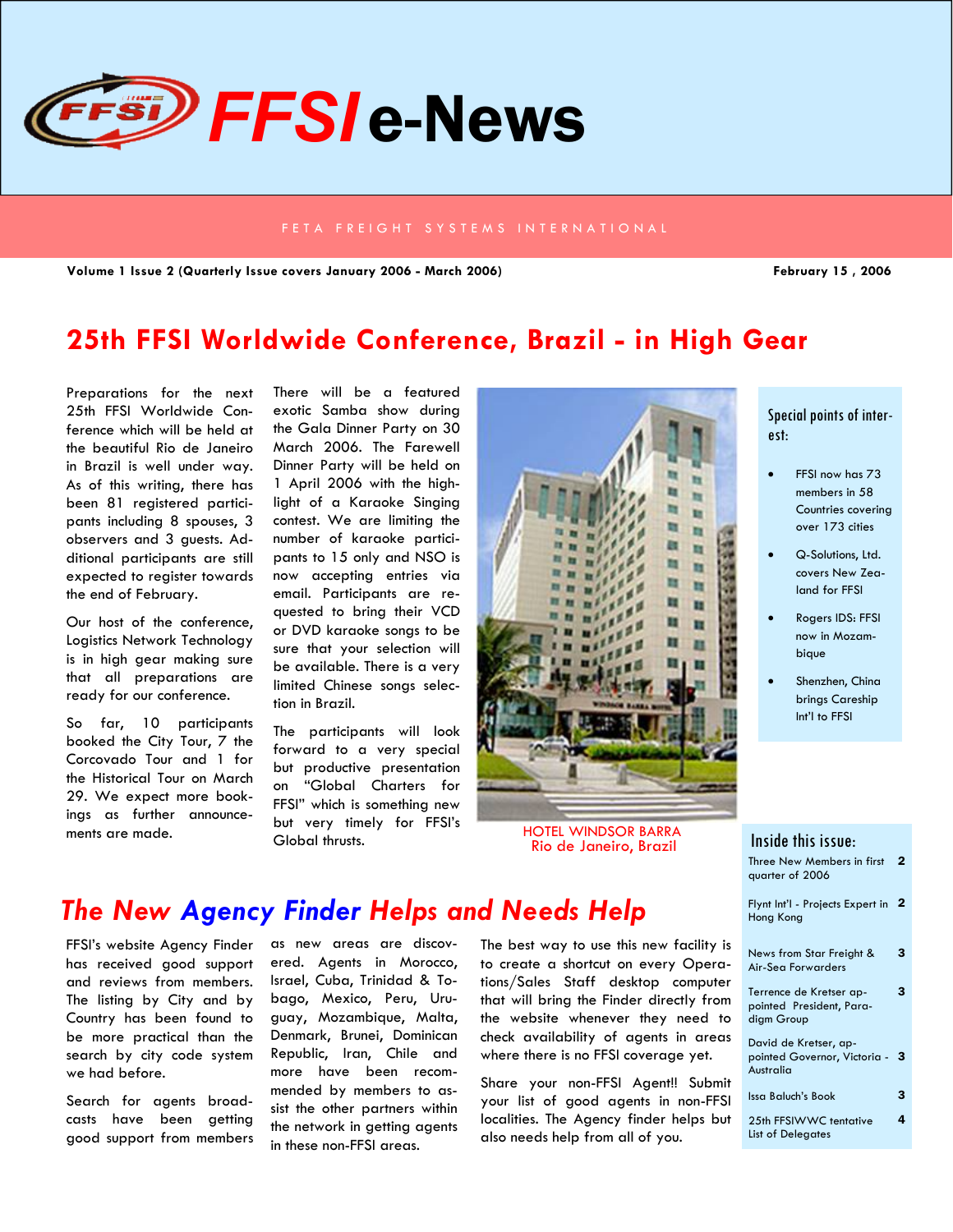# Volume 1 Issue 2 (Quarterly Issue covers January 2006 - March 2006)

### **Three New FFSI Members During First Quarter of 2006**

**Q-SOLUTIONS, LTD -** New Zealand is now fully covered by FFSI with the entry into membership of Q-Solutions on January 21, 2006. Sean Pudney, Commercial Manager, has expressed his excitement over the new challenges and opportunities being opened up by his company's partnership with FFSI. Although he is unable to attend his first worldwide conference with FFSI due to the movement of his company to new premises and some transition issues within the Quadrant Pacific group, he said "We will most definitely attend the 26th Conference and indeed over the next 12 months I have every intention to travel to Australia, Hong Kong, Singapore and establish ourselves further in the FFSI Family".

**CARESHIP INTERNATIONAL TRANSPORTATION LTD. -**  John Lam, Executive Director of Careship, is attending our 25th FFSIWWC in Brazil. As FFSI's new member in Shenzhen, China, together with Reach-All Global Logistics, our FFSI Member who registered its branch office in Shenzhen, FFSI's presence will be further strengthened in this locality.

**ROGERS IDS - Mozambique**  Lloyd Kennoo with the assistance from Daniel Ng, Managing Director of Rogers Logistics, is in the final stages of completing their application formalities for FFSI membership in Mozambique. It is expected that before the end of February, the official announcement should be made.

Lloyd made a presentation of his company during the last Sales & Marketing Meeting held in Dubai last October, 2005. For those who have met him there, you will meet him again in Brazil during our 25th FFSI Worldwide Conference as he has already registered and obtained his visa. Another Rogers Company in

Madagascar is in the process

of application into FFSI membership. It is expected that the company will be able to comply with all the requirements soon.

> "1910 - THE AIRPLANE IS USED TO CARRY COMMERCIAL FREIGHT WHEN A WRIGHT COMPANY PLANE FLIES FROM DAYTON TO COLUMBUS, OHIO CARRYING 10 BOLTS OF SILK." *FROM ISSA BALUCH'S BOOK TRANSPORT LOGISTICS - PAST, PRESENT AND PREDICTIONS.* (2005)

# **Flynt International, Projects Expert in Hong Kong**

 $ASIA-PAC$ **TFIC HONG KONG** 2 3 - 2 4 - 2 5<br>MAI/MAY 2006



Flynt has been very effective and professional in specializing to handle the critical and time sensitive projects.

**Quidam - Cirque du Soleil**, the worldwide popular musical and dance show, was performed in Hong Kong from mid December 2005 through early January 2006. Flynt was appointed as the official handling agent to arrange customs clearance, forwarding and delivery of sixty (60) containers of stage equipments into and out of Hong Kong.

### **Vinexpo - Asia-Pacific**:

In 2003, the wine market in Asia was estimated at US\$4 billion and is expected to increase to US\$5 billion in 2008. Asia is the leading spirits market in the world and accounts for 57% of

global consumption in 2003 and probably rising to 60% in 2008.

Flynt has been once again appointed by Vinexpo, the French Exhibition Organizer, to be the official handling agent for the forthcoming event to be held at Hong Kong Convention Centre in May 23-25, 2006. There will be over 400 wine exhibitors and it is expected that substantial volume of wines will be brought in and out of Hong Kong during this period.

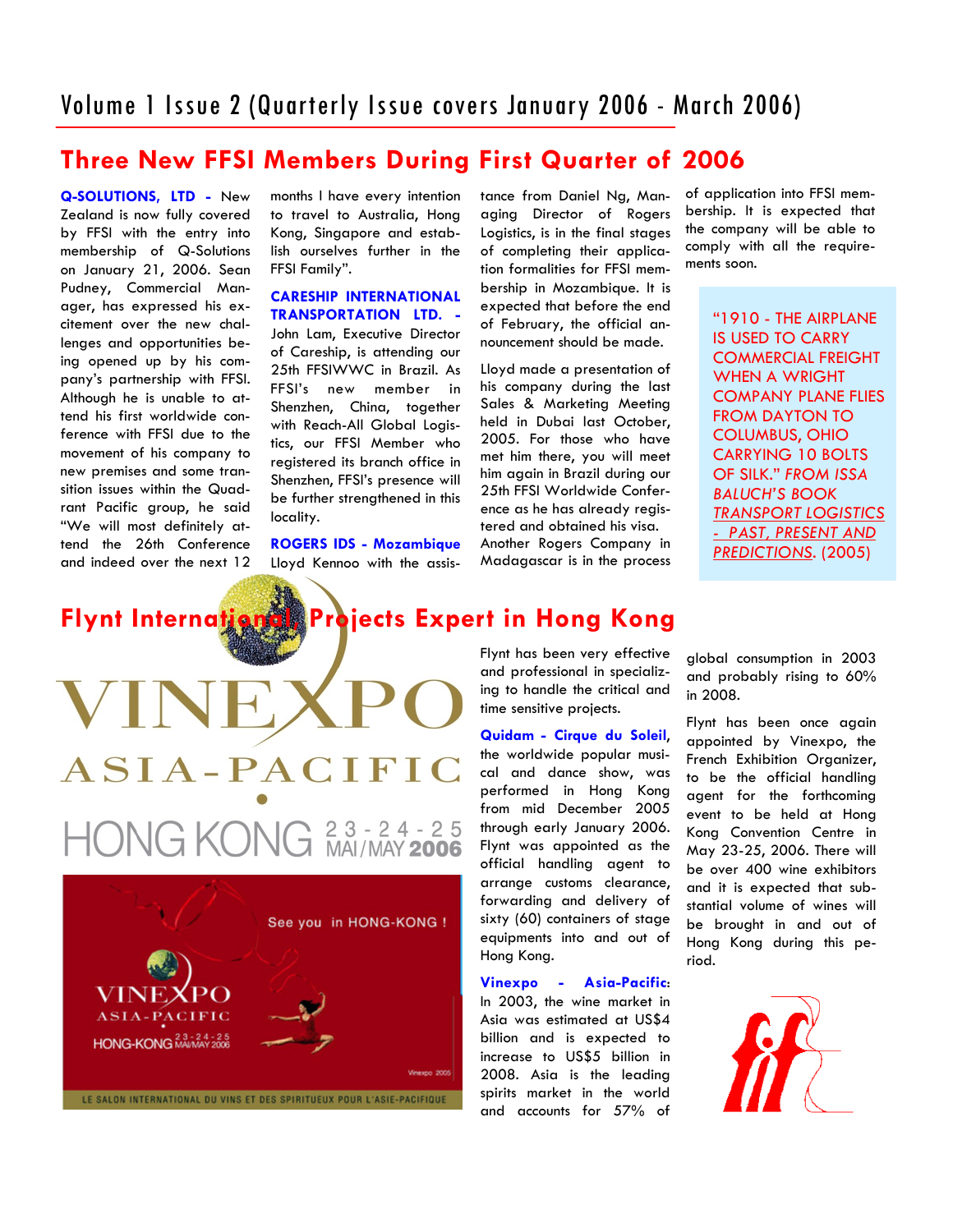# Volume 1 Issue 2 (Quarterly Issue covers January 2006 - March 2006)

### **News from Star Freight (Belgium) & Air-Sea Forwarders (U.S.A.)**

**STAR FREIGHT BELGIUM**  was founded in 1979 and has now branch offices in Antwerp, Ghent, Maasmechelen and Brussels. It is well-



known to all members as experts in both air and seafreight.

STAR FREIGHT BELGIUM, is

also very active in the small packages business. Parcels are dealt out via the company's Brussels center (Diegem) ideally located at 1 kilometer from the Brussels Airport cargo zone.

Every year, more than 200,000 shipments are handled

in the B to C markets as well as in the B to B market.

STAR FREIGHT also operates overnight deliveries for wellknown companies in the automotive sector. Each shipment is followed by a tracking & tracing system.

New overnight services are organized in cooperation with Exapac in France. In case any member should need additional information about this service, you may freely contact Fred Berden at Brussels office email address: fred\_berden@zieglergroup.com.

**AIR-SEA FORWARDERS**  (U.S.A.), ranked #44 out of over 3,000 forwarders in the U.S.A. in terms of total annual sales in year 2004, has appointed a new Air Export Manager.

Jaffray Wee, a member of the LAX Air Freight Export team and a former Night Manager in LAX, is now in charge of all Air Exports from the station. All inquiries on air export shipments from the U.S.A. should be directed to Jaffray at his e m a il a d d r e s s  $laxiwee@airseainc.com.$ 

# **Pacific CMA Chairman Appoints Terrence de Kretser President**

PARADIGM GLOBAL LOGIS-TICS (U.S.A.) has announced the promotion of Terrence de Kretser (former Executive



V i c e President) to Presid e n t

effective January 16, 2006. Terrence joined the Company in

2000 and during the past five years has successfully built up an international agency network and continuously brought big business from multinational accounts such as NYGARD and DIL-LARDS.

PARADIGM GLOBAL LOGIS-TICS belongs to the group of Pacific CMA, Inc., a publicly listed company in the U.S.A.

### **David de Kretser Becomes Governor of Victoria, Australia April 8, 2006**

David de Kretser, uncle of our very own Terrence de Kretser - President of Paradigm Group (U.S.A.), was appointed Governor of Victoria, Australia. He will be installed on April 8, 2006.

The de Kretser family will join David in Australia from March 30 to April 3, 2006 to congratulate him and wish him well.



### **Issa Baluch's Book: Transport Logistics: Past, Present and Predictions**

Issa Baluch, Chairman and CEO of Swift Freight International (FFSI Member in U.A.E.) and Immediate Past President of FIATA, has been invited to deliver a keynote speech at the World Bank's annual Transport Forum which will be held at the World Bank headquarters in Washington, D.C. in March, 2006. The weeklong event will review the evolution of transport policies and operations and

their implications for the World Bank's agenda and dialogue with world governments.

Baluch has been invited to speak on a topic from his recent book : Transport Logistics: Past, Present and Predictions.

Some reviews on his book:

"An interesting and thoughtprovoking exposition on significant transport logistical developments across the globe. Issa has made an extensive survey of the historical context and presents logistical events in a very readable manner." - Hwang Teng Aun (President, Singapore Airlines Cargo)

"I have personally found the book to be very useful because it contains history, the current state of affairs, concerns and recommendations, plus forecasts, all under one cover. Going back to historic mega projects like Great Pyramid, the Great Wall, the Forbidden City, and the Panama Canal provides interesting reading on logistics– a subject that can otherwise be rather dull." - Dora Kay (Head of Int'l Marketing, Airport Authority Hong Kong. For more information visit www.transportlogistics.com.